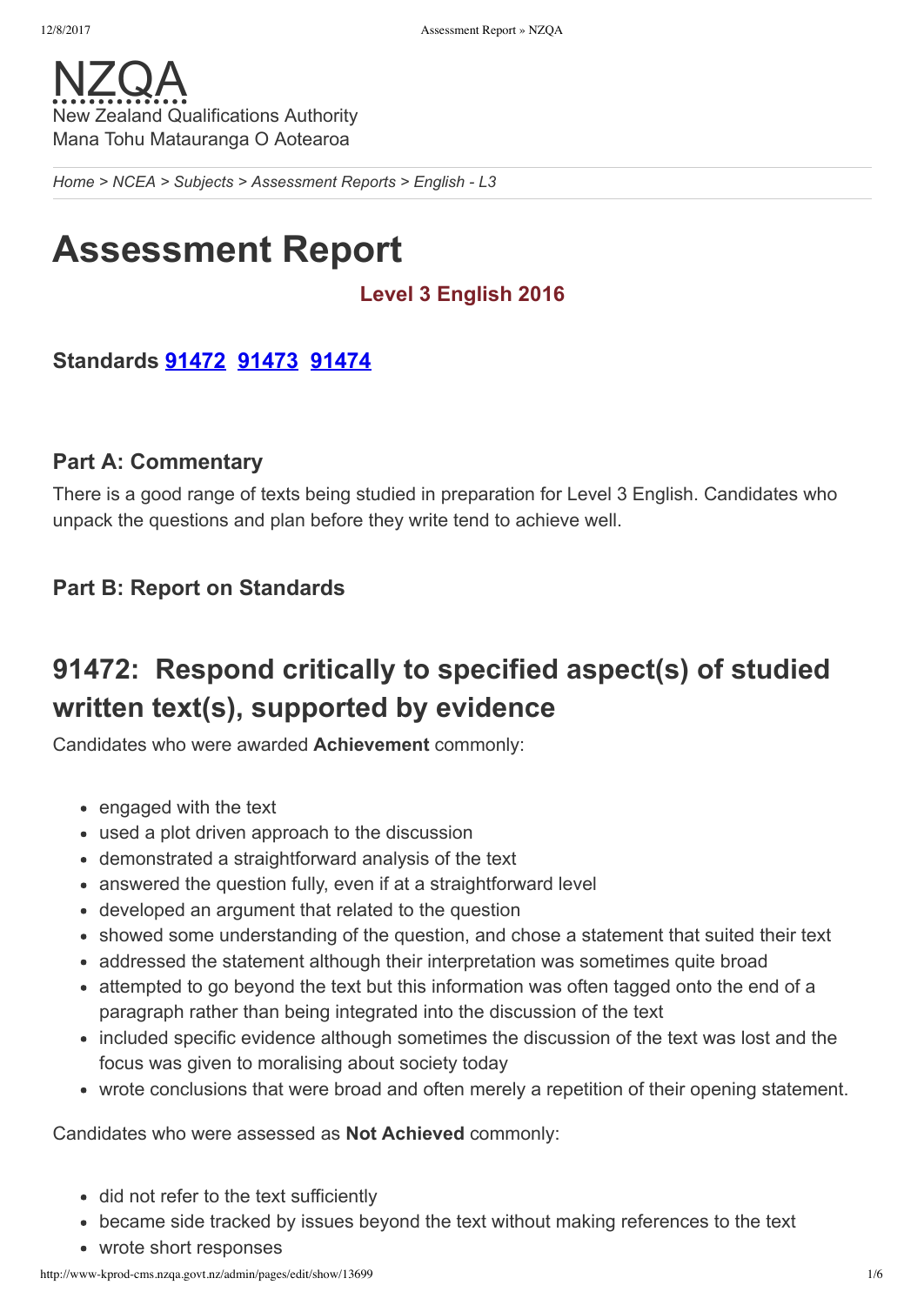- focused more on plot than a critical discussion of the text
- were unfamiliar with the demands of the question and unsure about what the statement was asking them to do
- selected statements that did not suit the text they discussed
- used little or no relevant evidence to support ideas
- discussed ideas that were superficial, and showed limited knowledge of the text
- wrote in very general terms "beyond the text," often making limited, irrelevant or incorrect connections
- wrote an essay with insufficient development.

Candidates who were awarded **Achievement with Merit** commonly:

- engaged with a carefully selected statement and wrote confidently about their text/s.
- integrated relevant evidence and critical evaluation with a balanced perspective
- wrote critical personal responses that explored the text convincingly, sometimes including detail and going beyond the text
- used a text that had clear stylistic features; they sometimes chose more than one text and compared and contrasted these for even more critical response
- showed convincing understanding of the text and the question
- understood the setting of the text and related it well to the time in which it was written and/or the present time
- structured a clear argument in the introduction, often with a stylish introductory sentence and they often challenged the statement
- used several pieces of carefully chosen evidence to support each point made, and unpacked it
- incorporated critical texts but sometimes leaned a bit too heavily on them rather than using the text itself.
- structured their essay and wrote with a confident personal voice
- wrote with concision
- focussed on the statement throughout the essay
- used a range of critical response language, both positive and negative.

Candidates who were awarded **Achievement with Excellence** commonly:

- were articulate in their expression
- wrote succinct and perceptive arguments
- remained focused on the text throughout
- made excellent use of textual evidence
- wrote arguments which contained a strong personal voice
- used a text that allowed considerable personal interpretation, perhaps with critical readings, judiciously applied
- showed enjoyment in discussing the text's ideas and the writer's craft
- appreciated the writer's purpose(s) and how the text was crafted for the intended audience.
- wove critical evidence into their argument
- structured a fluent, sophisticated essay, with a strong personal voice
- took a stance and remained focussed
- used a philosophical discussion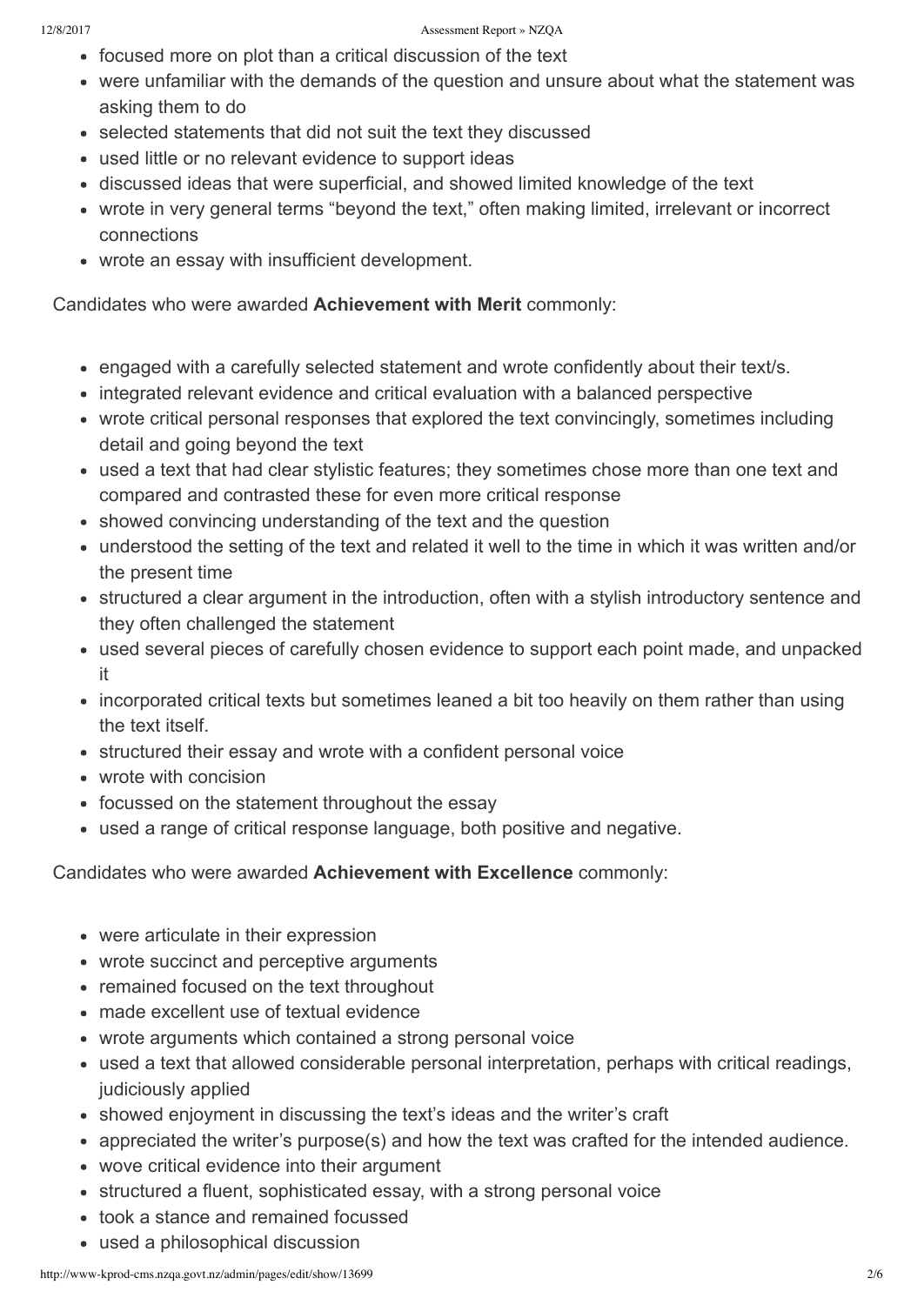- raised new or original questions, derived from personal analysis
- used critical response language.

#### **Standard-specific comments**

It was pleasing to see a wide range of appropriate texts used that were clearly engaging for candidates.

The vast range of texts used indicates the diverse range of learners. Candidates wrote passionately indicating that they were engaged with the choice of texts.

CHOICE OF TEXTS: Shakespeare is still popular: mostly the tragedies but *Much Ado about Nothing* appeared more regularly this year. It is heartening to see that New Zealand writers are still being enjoyed by the candidates especially poetry (Baxter, Edmond) and short stories (Katherine Mansfield, Janet Frame and Owen Marshall). Other texts that worked well included: *Carol Ann Duffy poetry*, *The Great Gatsby*. *The Handmaid's Tale* was surprisingly not so strong in 2016.

Some Level One texts appeared which are not giving the students enough support to write at Level Three: *The Geranium*, *Flower Girls*, Wilfred Owen's *Disabled*.

## **91473: Respond critically to specified aspect(s) of studied visual or oral text(s), supported by evidence**

Candidates who were awarded **Achievement** commonly:

- used key words from the statement in their introduction to indicate the statement they were addressing
- employed several key points, supported with evidence from the text
- wrote using a structured essay style
- formulated a basic thesis statement often agreeing or disagreeing with the statement
- used language accurately much of the time
- used examples that showed an understanding and appreciation of the meaning of the text and/or the director's purpose.

Candidates who were assessed as **Not Achieved** commonly:

- lacked focus in terms of essay structure; often wrote an incomplete response or did not respond to any statement
- often tried to 'twist' a prepared answer to fit the statement provided
- made significant errors in terms of language usage and/or structure
- retold the plot.
- lacked evidence from the text to support points made
- misinterpreted the statement.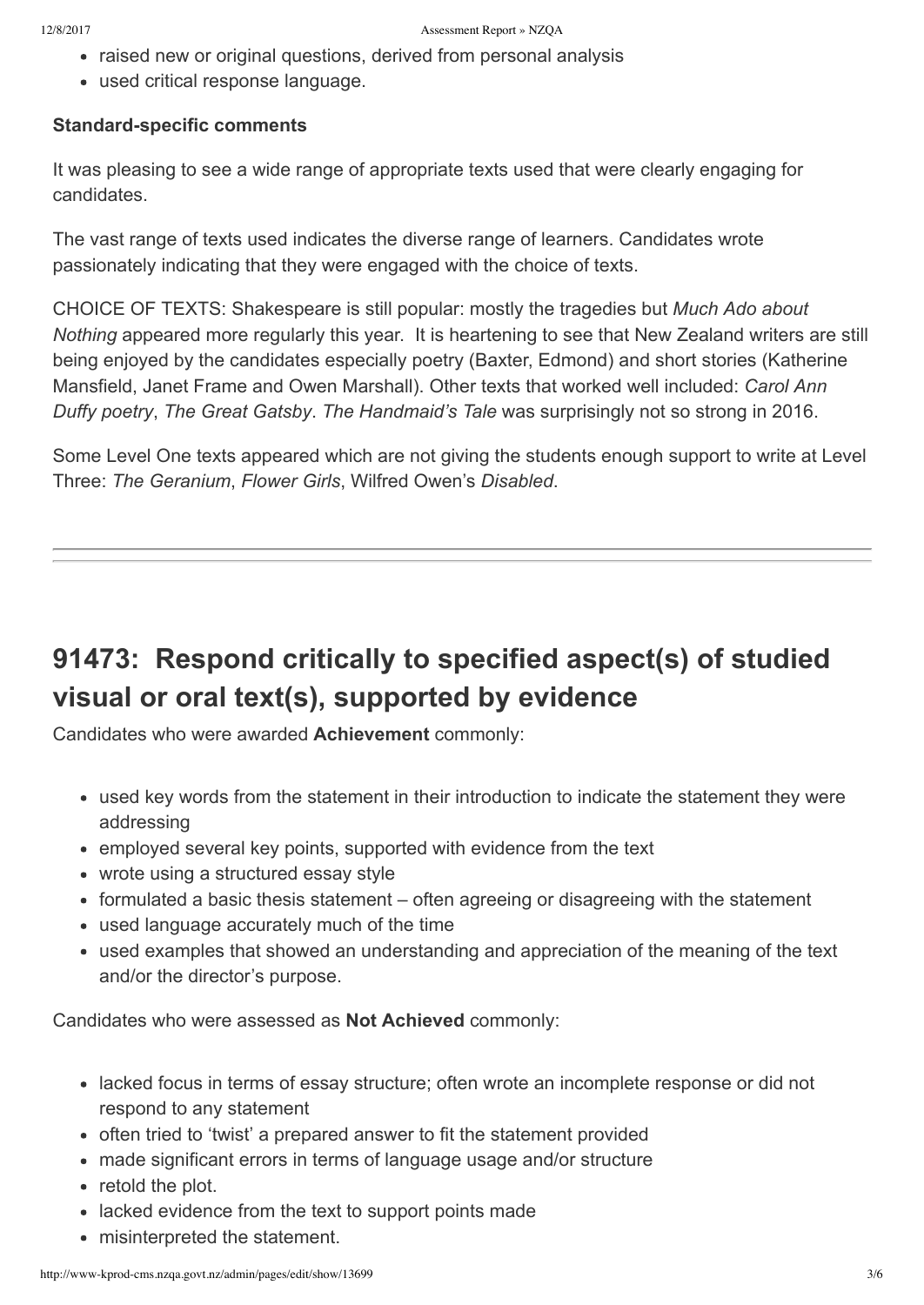Candidates who were awarded **Achievement with Merit** commonly:

- developed and supported an interesting thesis statement
- showed some evidence of an appreciation of the director's purpose and crafting
- demonstrated that the director's intentions were understood
- wrote an argument that was convincing in its use of detail and supporting evidence
- attempted to make relevant connections beyond the text
- used an appropriate academic essay structure
- used well-chosen and accurate language or vocabulary to convey their ideas
- expressed ideas in an articulate manner with evidence of crafting
- engaged clearly with the text and discussed elements with confidence.

Candidates who were awarded **Achievement with Excellence** commonly:

- created a thesis statement that was often convincing, insightful and/or original which was thoroughly argued and supported with relevant, well-chosen evidence from the text
- wrote a focussed argument that addressed both parts of the statement
- explored the text using judgements and developed conclusions. Candidates often saw the statement as a continuum and placed themselves along this, justifying their stance
- engaged perceptively with the text on a personal level
- showed a perceptive awareness and understanding of the director's purpose and intent.
- used an appropriate academic essay structure
- developed a personal voice in their argument that made the response interesting, engaging and original
- used language precisely and accurately
- clearly crafted an argument and often used sophisticated language.
- moved beyond the text to make links to personal, historical, societal, world issues.

## **Standard-specific comments**

Choice of film is important to allow students to respond critically, convincingly and perceptively to complex human and societal issues. Student understanding of the film is also significant; in-depth and critical understanding is crucial. Illegible handwriting was more of an issue in 2016; some scripts were very difficult to read and decipher. An understanding of the director's purpose or intentions is critical to writing a sophisticated answer. Many candidates attempted to 'force' the use of techniques into their essay which was not always appropriate – the use of examples needs to support the argument.

## **91474: Respond critically to significant aspects of unfamiliar written texts through close reading, supported by evidence**

Candidates who were awarded **Achievement** commonly:

wrote answers that evaluated accurately two specific aspects only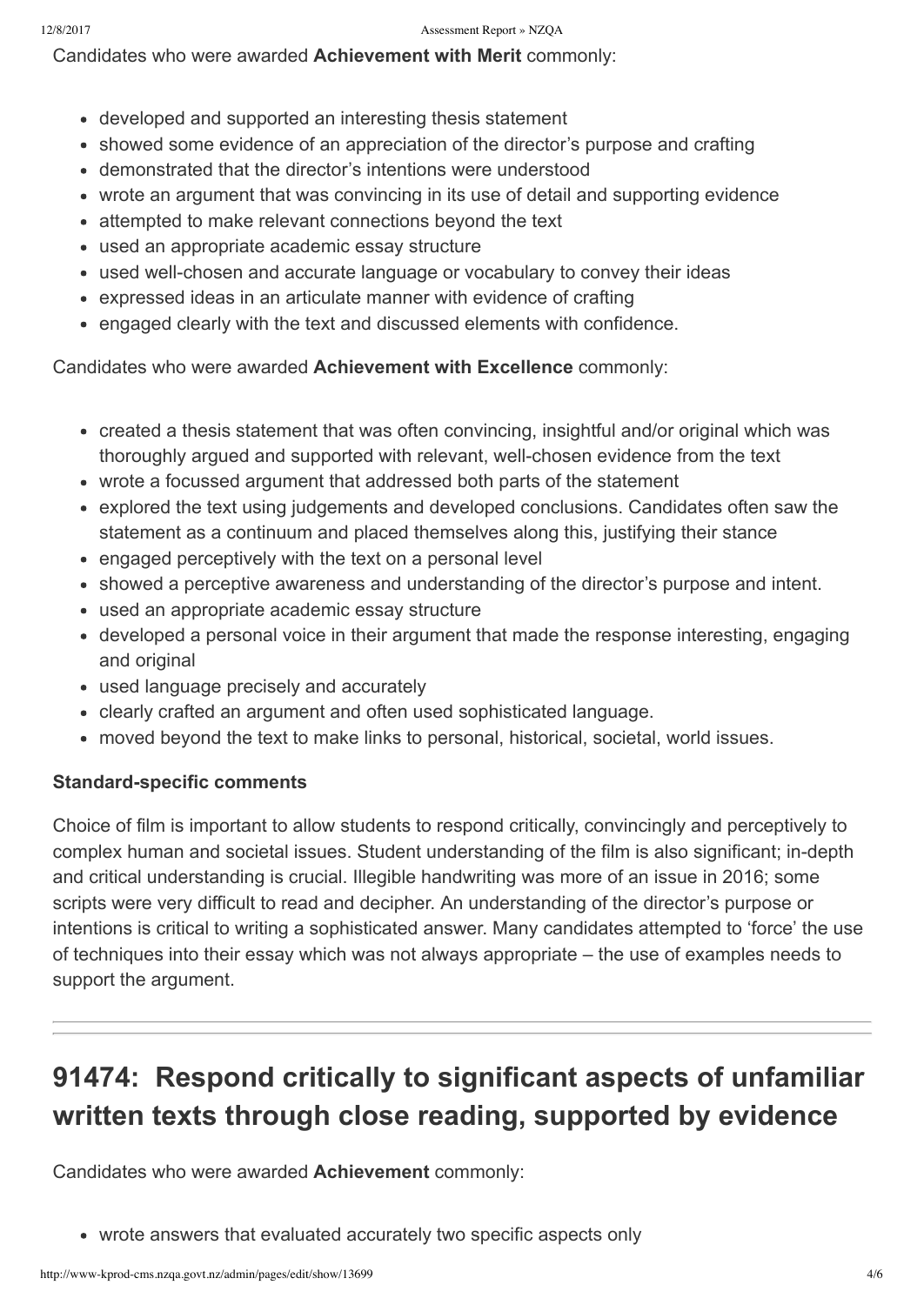- evaluated the aspects but often included unnecessarily long quotes from the texts
- evaluated an aspect but relied on reference to a generic definition of the feature rather than a discussion of the feature in the context of the texts
- wrote about aspects the candidate could identify but did not easily discuss the aspects of it in relation to the question
- identified two aspects and used the basic model of statement, explained and gave an example
- had a straightforward and clear response
- matched aspects of the question in isolation.

Candidates who were assessed as **Not Achieved** commonly:

- wrote on one aspect only
- neglected to supply an example
- did not explain the aspect or example in the context of the question
- d id not comment on the question but instead only analysed the passage
- unable to provide evidence to back up their chosen aspect
- paraphrased the text
- did not have an accurate working knowledge of the features used to craft written texts
- did not read the text accurately projected their own assumptions
- wrote about features they could identify without an attempt to answer the question.

Candidates who were awarded **Achievement with Merit** commonly:

- wrote answers that evaluated accurately more than two specific aspects.
- evaluated aspects from early in the text and then compared the use / quality / attributes of these with features that came later in the text.
- identified and discussed 'tone'
- showed evidence of reading the texts accurately
- identified aspects, often more than two and provided a thorough explanation that began to theorise about the text as a whole.
- addressed the piece of writing with judicious personal reflection
- linked ideas together & consistently.

Candidates who were awarded **Achievement with Excellence** commonly:

- wrote answers that evaluated accurately how several specific features worked together to reflect the author's purpose. These evaluations were grouped into paragraphs that tracked the progression of the text.
- wrote extensively on a particular feature noting how the author's use of the feature changed over the course of the text.
- wrote answers that revealed a genuine engagement with the author's thoughts and feelings. These candidates identified with (or had empathy with) the sentiments of the narrator, or the motivation of the writer.
- established the surface reality but then were confident to explore the deeper meanings about the nature of life, aging, art, family etc.